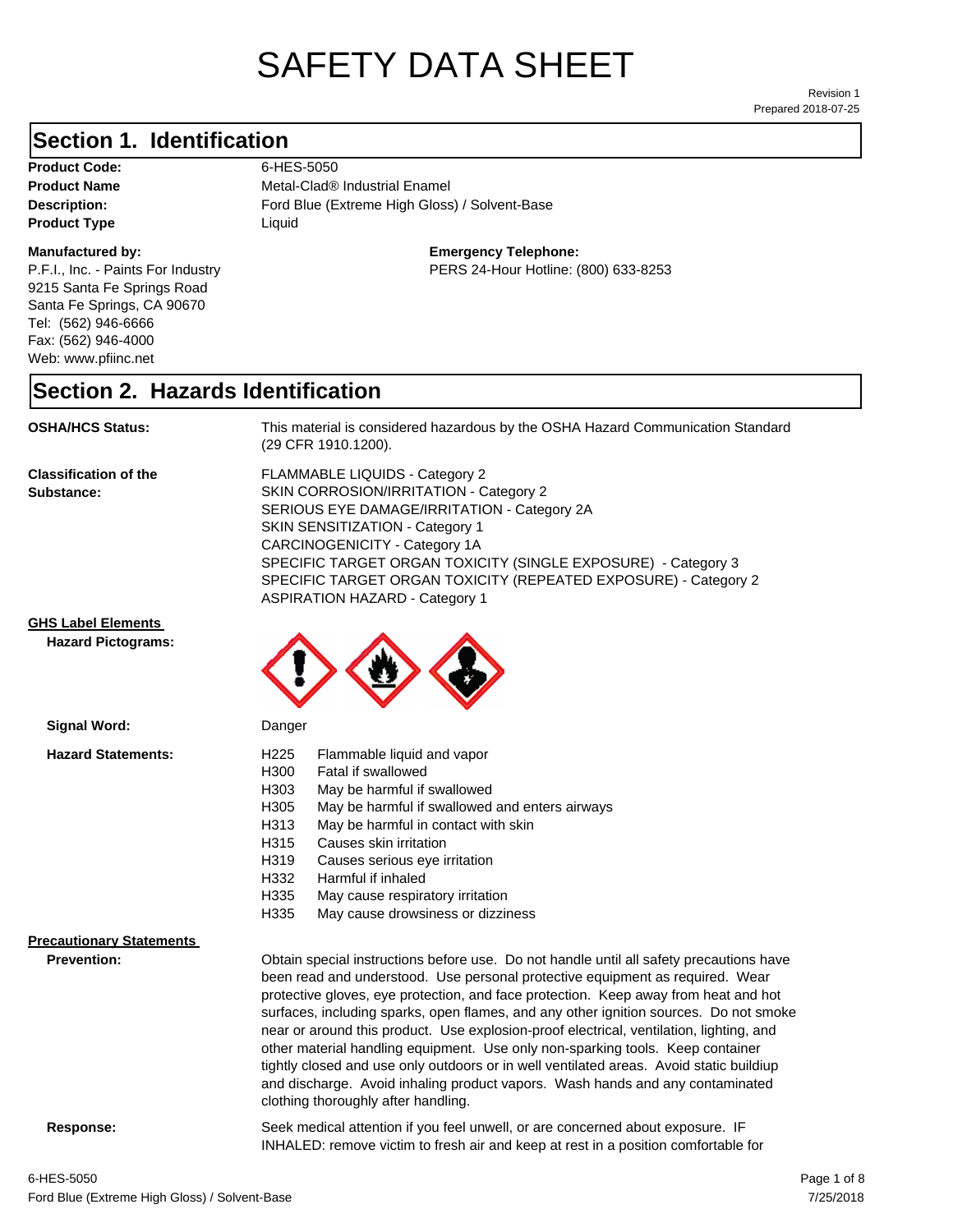| Storage & Disposal:                         | breathing. IF SWALLOWED: contact a poison control center or physician immediately.<br>Do not induce vomiting. IN CASE OF SKIN OR HAIR CONTACT: remove all<br>contaminated clothing, and wash skin with soap and water. If irritation or rash occurs,<br>get medical attention. IF IN EYES: rinse with copious amounts of water for several<br>minutes. Remove contact lenses, if present and easy to do so. If eye irritation persists,<br>seek medical attention.<br>Store in a locked and secure environment. Store in a cool, well ventilated area away<br>from direct sunlight and heat. Dispose of contents and container in accordance with all<br>local, regional, state, and federal regulations.                                                                                                                                                                                                                                                                                                                |
|---------------------------------------------|--------------------------------------------------------------------------------------------------------------------------------------------------------------------------------------------------------------------------------------------------------------------------------------------------------------------------------------------------------------------------------------------------------------------------------------------------------------------------------------------------------------------------------------------------------------------------------------------------------------------------------------------------------------------------------------------------------------------------------------------------------------------------------------------------------------------------------------------------------------------------------------------------------------------------------------------------------------------------------------------------------------------------|
| <b>Supplemental Label</b><br>Elements:      | Ensure adequate ventilation at all times when using this product and when sanding the<br>dried film. Wear an appropriate, NIOSH approved particulate respirator. Follow all<br>respirator manufacturer's directions for proper use. Abrading or sanding this product's<br>dried film may release crystalline silica which has been shown to cause lung damage<br>and may cause cancer following long term exposure. Rags, sandpaper, steel wool,<br>and other abrading materials or waste containing this product may spontaneously<br>combust when improperly disposed of. Product contains solvents which can cause<br>permanent brain and nervous system damage. Intentional misuse by concentrating<br>and inhaling the contents of this product can be harmful or fatal. Do not transfer<br>contents to another container.<br>PROPOSITION 65 WARNING: this product contains chemicals known to the State of<br>California to cause cancer and birth defects or other reproductive harm.<br>FOR INDUSTRIAL USE ONLY. |
| <b>Hazards not otherwise</b><br>classified: | None known.                                                                                                                                                                                                                                                                                                                                                                                                                                                                                                                                                                                                                                                                                                                                                                                                                                                                                                                                                                                                              |

## **Section 3. Composition/Information on Ingredients**

| Chemical Name / CAS No                                                              |
|-------------------------------------------------------------------------------------|
| Calcium Carbonate<br>1317-65-3<br>10 to 20%                                         |
| <b>Regular Mineral Spirits</b><br>64741-41-9<br>10 to 20%<br>Vapor Pressure: 2 mmHg |
| Naphtha<br>64742-89-8<br>5 to 10%<br>Vapor Pressure: 12 mmHg                        |
| Xylene<br>1330-20-7<br>1 to 5%<br>Vapor Pressure: 1.06 kPa                          |
| <b>Mineral Spirits</b><br>8052-41-3<br>1 to 5%<br>Vapor Pressure: 2 mmHg            |
| <b>Titanium Dioxide</b><br>13463-67-7<br>1 to 5%                                    |
| Acetone<br>67-64-1<br>1 to 5%<br>Vapor Pressure: 30.796 kPA                         |

#### **Section 4. First Aid Measures**

#### **Description of First Aid Measures**

Eye Contact: **IMMED** Immediately flush eyes with copious amounts of water. Remove any contact lenses.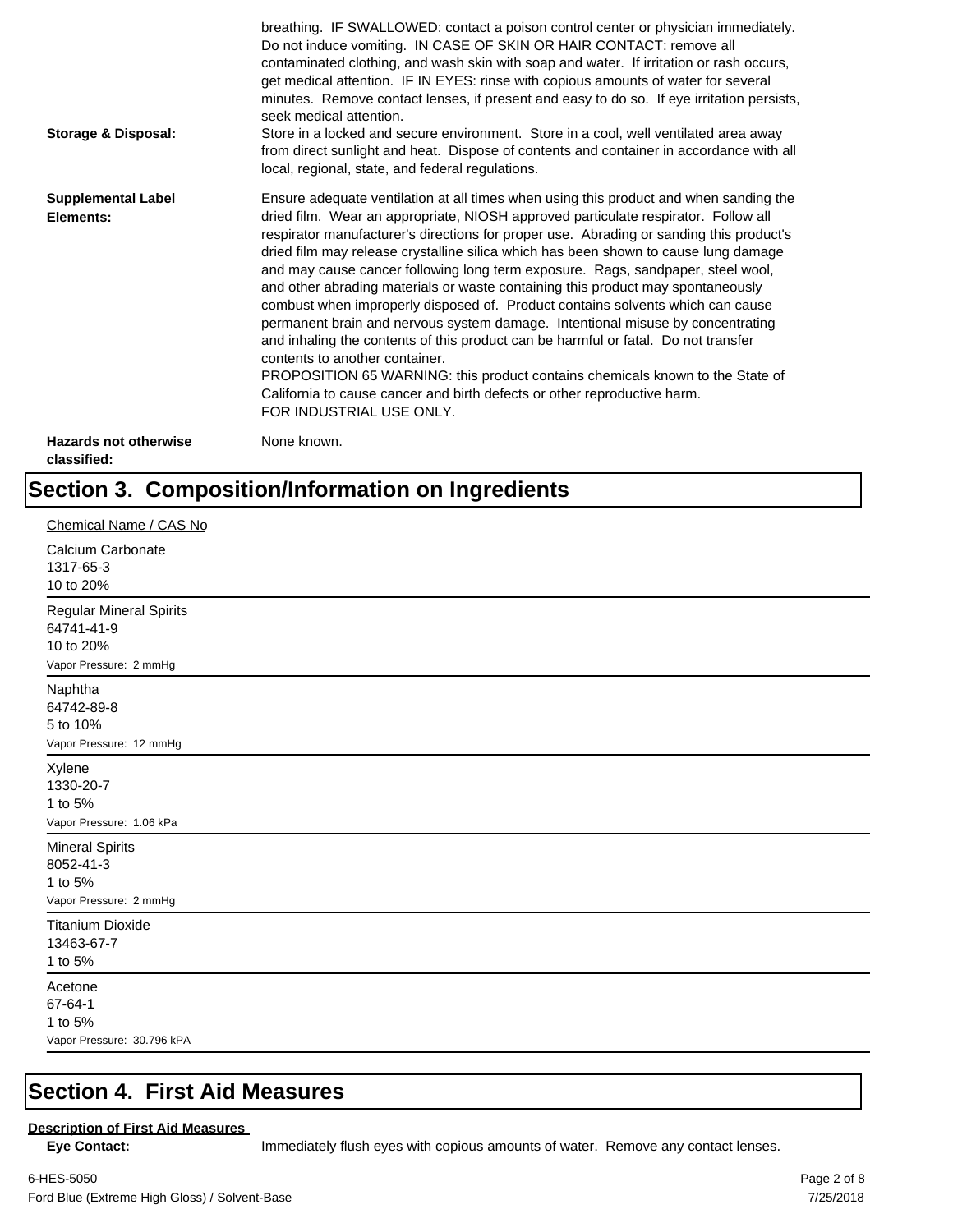| Inhalation:                                         | Rinse for at least 10 minutes. Get medical attention.<br>Remove victim to fresh air and maintain in a rest position comfortable for breathing. If<br>fumes are still present, all rescuers should wear appropriate respirators. If victim<br>exhibits irregular breathing, trained personnel should provide artificial respiration or<br>oxygen. Mouth-to-mouth resuscitation may be dangerous. If necessary, contact a<br>poison control center or physician immediately. If victim is unconscious, place in a<br>recovery position and seek medical help immediately. Maintain an open airway for the<br>victim.                                                                                                                                                                                                                    |
|-----------------------------------------------------|---------------------------------------------------------------------------------------------------------------------------------------------------------------------------------------------------------------------------------------------------------------------------------------------------------------------------------------------------------------------------------------------------------------------------------------------------------------------------------------------------------------------------------------------------------------------------------------------------------------------------------------------------------------------------------------------------------------------------------------------------------------------------------------------------------------------------------------|
| <b>Skin Contact:</b>                                | Wash affected areas with soap and water. Remove contaminated clothing and shoes.<br>Continue to rinse the affected area for at least ten minutes. Get medical attention if<br>discomfort continues. Avoid further exposure in the event of any symptoms or<br>complaints.                                                                                                                                                                                                                                                                                                                                                                                                                                                                                                                                                             |
| Ingestion:                                          | If product is ingested, contact a poison control center or a physician immediately. Do<br>not induce vomitting. Rinse mouth with water and remove dentures, if any. Remove<br>victim to fresh air and keep at rest in a comfortable position to facilitate breathing. If<br>the victim is conscious and the product has been swallowed, provide small quantities of<br>water to drink. Cease if the victim feels sick, as vomitting may be dangerous.<br>Aspiration hazard if swallowed. This product can enter the lungs and cause damage.<br>If vomitting occurs, the head should be kept low so that vomit does not enter the lungs.<br>Never administer anything by mouth to an unconscious person. If unconscious, place<br>in a recovery position while medical attention is sought. Maintain an open airway for<br>the victim. |
| <b>Potential Acute Health Effects</b>               |                                                                                                                                                                                                                                                                                                                                                                                                                                                                                                                                                                                                                                                                                                                                                                                                                                       |
| <b>Eye Contact:</b>                                 | Causes serious eye irritation.                                                                                                                                                                                                                                                                                                                                                                                                                                                                                                                                                                                                                                                                                                                                                                                                        |
| Inhalation:                                         | Can cause central nervous system depression. May cause drowsiness and dizziness<br>as well as respiratory irritation.                                                                                                                                                                                                                                                                                                                                                                                                                                                                                                                                                                                                                                                                                                                 |
| <b>Skin Contact:</b>                                | Causes skin irritation. May cause an allergic skin reaction.                                                                                                                                                                                                                                                                                                                                                                                                                                                                                                                                                                                                                                                                                                                                                                          |
| Ingestion:                                          | Can cause central nervous system depression. May be fatal if swallowed and allowed<br>to enter airways. Irritating to mouth, throat and stomach.                                                                                                                                                                                                                                                                                                                                                                                                                                                                                                                                                                                                                                                                                      |
| <b>Over-Exposure Signs &amp; Symptoms</b>           |                                                                                                                                                                                                                                                                                                                                                                                                                                                                                                                                                                                                                                                                                                                                                                                                                                       |
| <b>Eye Contact:</b>                                 | Adverse symptoms may include: pain or irritation, watering, redness.                                                                                                                                                                                                                                                                                                                                                                                                                                                                                                                                                                                                                                                                                                                                                                  |
| Inhalation:                                         | Adverse symptoms may include: respiratory tract irritation, coughing, nausea or<br>vomiting, headache, drowsiness or fatigue, dizziness or vertigo, unconsciousness.                                                                                                                                                                                                                                                                                                                                                                                                                                                                                                                                                                                                                                                                  |
| <b>Skin Contact:</b>                                | Adverse symptoms may include: irritation, redness.                                                                                                                                                                                                                                                                                                                                                                                                                                                                                                                                                                                                                                                                                                                                                                                    |
| Ingestion:                                          | Adverse symptoms may include: nausea, vomiting.                                                                                                                                                                                                                                                                                                                                                                                                                                                                                                                                                                                                                                                                                                                                                                                       |
|                                                     | Indication of immediate medical attention and special treatment needed                                                                                                                                                                                                                                                                                                                                                                                                                                                                                                                                                                                                                                                                                                                                                                |
| <b>Notes to Physician:</b>                          | Treat symptomatically. Contact poison treatment specialists if large quantities have<br>been ingested or inhaled.                                                                                                                                                                                                                                                                                                                                                                                                                                                                                                                                                                                                                                                                                                                     |
| <b>Specific Treatments:</b>                         | None specified.                                                                                                                                                                                                                                                                                                                                                                                                                                                                                                                                                                                                                                                                                                                                                                                                                       |
| <b>Protection of First Aid</b><br><b>Providers:</b> | No action should be taken involving any personal risk or without proper training. If<br>fumes are still present, rescuers should wear appropriate respirators or a self<br>contained breathing apparatus. Mouth-to-mouth resuscitation may be dangerous for<br>the first aid provider. Wash all contaminated clothing with soap and water before<br>removal.                                                                                                                                                                                                                                                                                                                                                                                                                                                                          |

## **Section 5. Fire Fighting Measures**

| <u>Extinguishing Media</u><br><b>Suitable Media:</b> | Dry chemical, CO2, water spray (fog), foam, dry sand.                                                                                                                                                                                                                                                                                                                                                             |
|------------------------------------------------------|-------------------------------------------------------------------------------------------------------------------------------------------------------------------------------------------------------------------------------------------------------------------------------------------------------------------------------------------------------------------------------------------------------------------|
| Unsuitable Media:                                    | Do not use water jet.                                                                                                                                                                                                                                                                                                                                                                                             |
| <b>Specific Hazards:</b>                             | The material contains flammable liquid and vapor. Closed containers may explode<br>when exposed to extreme heat as a result of buildup of steam. Vapors may form<br>explosive mixtures with air. Vapors can travel to a source of ignition and flash back.<br>Keep containers tightly closed and isolate from heat, electrical equipment, sparks, and<br>open flames. No unusual fire or explosion hazards noted. |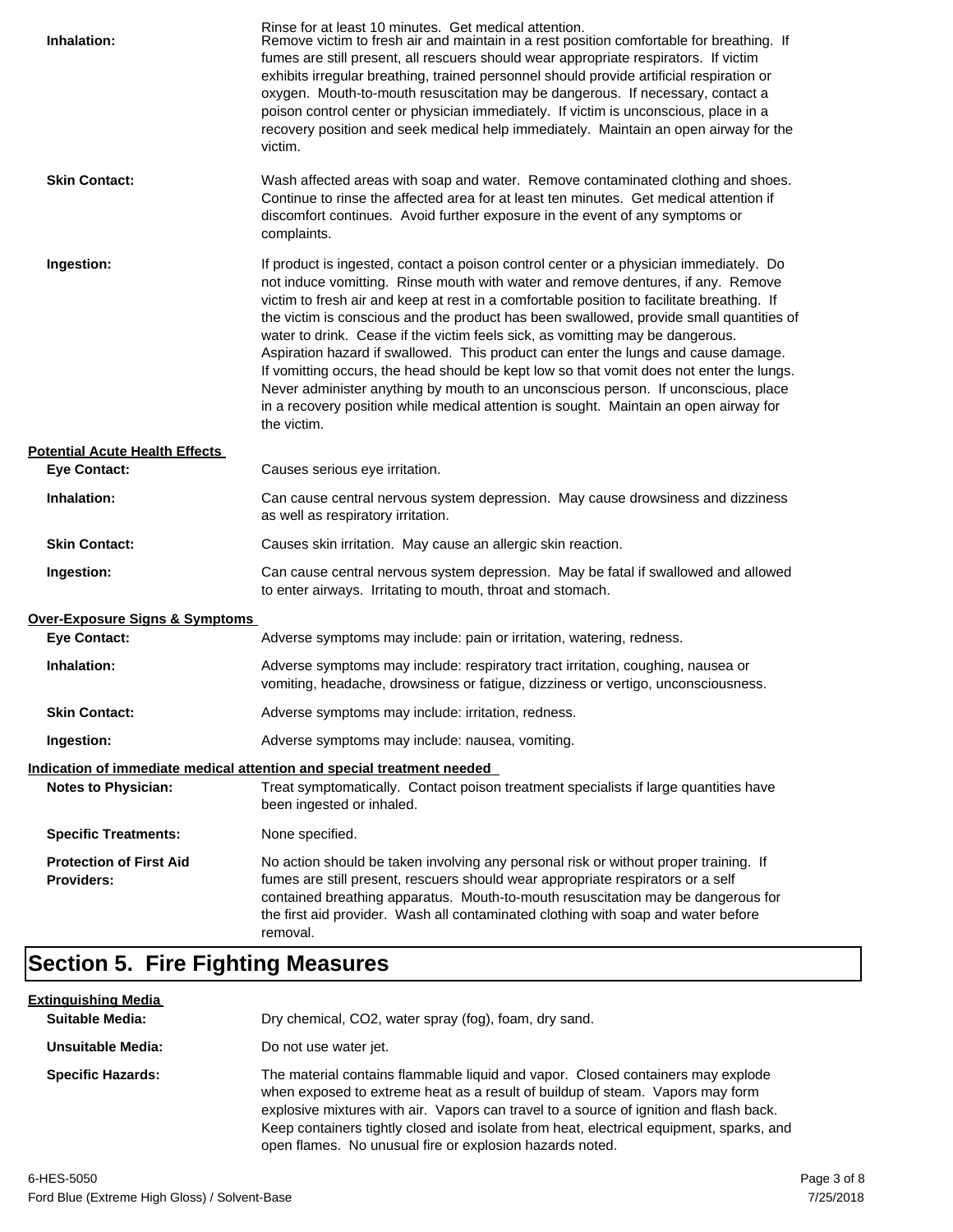Water may be used to cool closed containers to prevent pressure buildup and possible autoignition or explosion. Evacuate area and fight fire from safe distance. Containers may explode when heated. Firefighters should wear appropriate protective equipment and self-contained breathing apparatus with a full face-piece operated in positive pressure mode.

#### **Section 6. Accidental Release Measures**

| <b>Environmental Precautions:</b>                               | Avoid dispersal of spilled material and runoff from contacting soil, waterways, drains,<br>and sewers. Inform the relevant authorities if the product has caused environmental<br>pollution.                                                                                                                                                                                                                                                                                                                                                                                        |
|-----------------------------------------------------------------|-------------------------------------------------------------------------------------------------------------------------------------------------------------------------------------------------------------------------------------------------------------------------------------------------------------------------------------------------------------------------------------------------------------------------------------------------------------------------------------------------------------------------------------------------------------------------------------|
| <b>Steps to be Taken if Material</b><br>is Released or Spilled: | Contain spilled liquid with sand or earth. Do not use combustible materials such as<br>sawdust. Eliminate all ignition sources and use explosion-proof equipment. Place<br>material in a container and dispose of according to local, regional, state, and federal<br>regulations. Ventilate area and remove product with inert absorbent and non-sparking<br>tools. Do not incinerate closed containers.                                                                                                                                                                           |
| <b>Small Spills:</b>                                            | Stop leak if doing so can be done without risk. Remove containers from spill area.<br>Use non-sparking tools. Dilute with water and mop up if water-soluble. If not<br>water-soluble, absorb with inert dry material and place in appropriate waste container.<br>Dispose of via a licensed waste disposal contractor.                                                                                                                                                                                                                                                              |
| Large Spills:                                                   | Stop leak if doing so can be done without risk. Remove containers from spill area.<br>Use non-sparking tools. Approach the release from upwind. Prevent entry into<br>sewers, waterways, basements, or confined areas. Wash spillages into an effluent<br>treatment plant or proceed as follows: contain and collect spillage with inert absorbent<br>materials and place in a container for disposal according to local regulations. Dispose<br>of via a licensed waste disposal contractor. See Section 1 for emergency contact<br>information and Section 13 for waste disposal. |

#### **Section 7. Handling and Storage**

**Handling:** Wash thoroughly after handling. Eating, drinking, and smoking should be prohibited in areas where this material is handled, stored, and processed. Wash hands and face before eating or drinking. Remove contaminated clothing and launder before reuse. Use only with adequate ventilation. Follow all SDS and label precautions even after container is emptied, as it may retain product residues. Avoid breathing fumes, vapors, or mist. Avoid contact with eyes, skin, and clothing.

Storage: Store in a dry, cool, well ventilated place. Keep container tightly closed while not in use. Isolate from heat, electrical equipment, sparks, and open flame. Do not store above 120 degrees Fahrenheit. Store large quantities in buildings designed and protected for storage of NFPA Class II combustible liquids. Protect from heat, moisture, and foreign materials.

## **Section 8. Exposure Controls/Personal Protection**

| Chemical Name / CAS No<br>Calcium Carbonate<br>1317-65-3<br>10 to 20%               | <b>OSHA Exposure Limits</b><br>$15 \text{ mg/m}$ | <b>ACGIH Exposure Limits</b><br>10 mg/m $3$ | <b>Other Exposure Limits</b> |
|-------------------------------------------------------------------------------------|--------------------------------------------------|---------------------------------------------|------------------------------|
| <b>Regular Mineral Spirits</b><br>64741-41-9<br>10 to 20%<br>Vapor Pressure: 2 mmHg | $100$ ppm                                        | 100 ppm                                     |                              |
| Naphtha<br>64742-89-8<br>5 to 10%<br>Vapor Pressure: 12 mmHg                        | 500 ppm                                          | 300 ppm                                     |                              |
| Xylene<br>1330-20-7<br>1 to 5%<br>Vapor Pressure: 1.06 kPa                          | $100$ ppm                                        | $100$ ppm                                   |                              |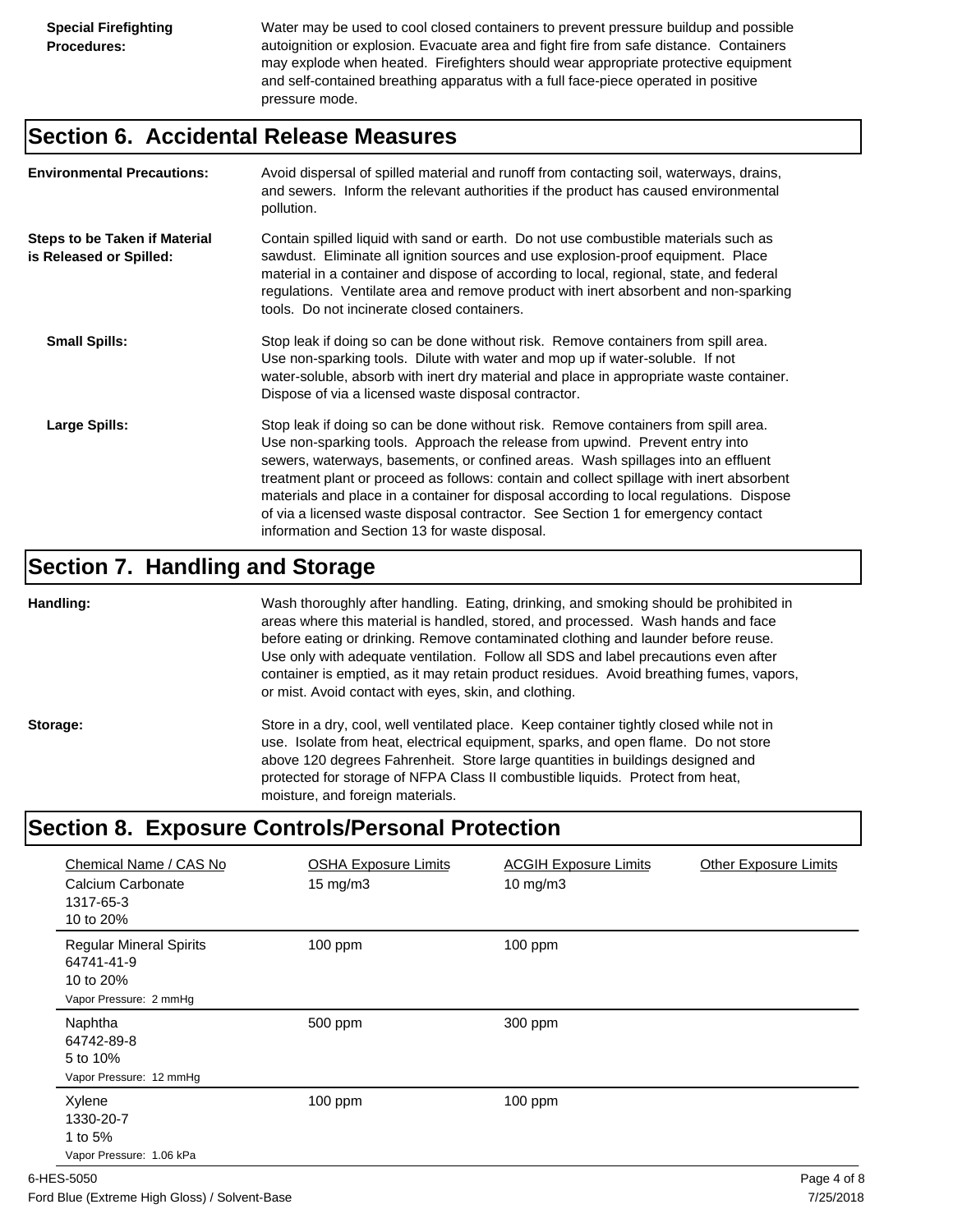| <b>Mineral Spirits</b><br>8052-41-3<br>1 to 5%<br>Vapor Pressure: 2 mmHg | 100 ppm                                       | 100 ppm                                                                                                                                                                                                                                                                                                                                                                                                                                                                                                                                                                                                                                                                                                                                                                                       |  |  |
|--------------------------------------------------------------------------|-----------------------------------------------|-----------------------------------------------------------------------------------------------------------------------------------------------------------------------------------------------------------------------------------------------------------------------------------------------------------------------------------------------------------------------------------------------------------------------------------------------------------------------------------------------------------------------------------------------------------------------------------------------------------------------------------------------------------------------------------------------------------------------------------------------------------------------------------------------|--|--|
| <b>Titanium Dioxide</b><br>13463-67-7<br>1 to 5%                         | $5$ mg/m $3$                                  | 10 mg/m3                                                                                                                                                                                                                                                                                                                                                                                                                                                                                                                                                                                                                                                                                                                                                                                      |  |  |
| Acetone<br>67-64-1<br>1 to 5%<br>Vapor Pressure: 30.796 kPA              | 1,000 ppm                                     | 500 ppm                                                                                                                                                                                                                                                                                                                                                                                                                                                                                                                                                                                                                                                                                                                                                                                       |  |  |
| <b>Engineering Controls:</b>                                             |                                               | Use process enclosures, local exhaust ventilation, or other engineering controls to<br>keep worker exposure to airborne contaminants below any recommended or statutory<br>limits. The engineering controls also need to keep gas, vapor, or dust concentrations<br>below any lower explosive limits. Use explosion-proof ventilation equipment.                                                                                                                                                                                                                                                                                                                                                                                                                                              |  |  |
| <b>Environmental Controls:</b>                                           |                                               | Emissions from ventilation or work process equipment should be checked to ensure<br>they comply with the requirements of environmental protection legislation. In some<br>cases, fume scrubbers, filters, and other engineering modifications to the process<br>equipment may be required to reduce emissions to acceptable levels.                                                                                                                                                                                                                                                                                                                                                                                                                                                           |  |  |
| <b>Respiratory Protection:</b>                                           | adequate protection.                          | Use a properly fitted, air-purifying or air-fed respirator complying with an approved<br>standard if a risk assessment indicates this is necessary. Respiratory protection<br>programs that meet OSHA 1910.134 and ANSI Z88.2 requirements must be followed<br>when workplace conditions warrant a respirator's use. A NIOSH/MSHA approved<br>respirator with an organic vapor cartridge may be permissible under circumstances<br>where airborne concentrations are expected to exceed exposure limits. Protection<br>provided by air purifying respirators is limited. Use a positive pressure, air supplied<br>respirator if there is any potential for an uncontrolled release, exposure levels are not<br>known, or in any circumstances where air purifying respirators may not provide |  |  |
| <b>Skin Protection:</b>                                                  | used.                                         | Use impervious, chemical resistant gloves to prevent prolonged skin contact and<br>absorption of material through the skin. Nitrile or neoprene gloves may afford<br>adequate protection. Personal protective equipment for the body should be selected<br>based on the task being performed and the risks involved, and should be approved by<br>a specialist before handling this product. Where there is a risk of ignition from static<br>electricity, wear anti-static protective clothing. For best protection, the clothing should<br>include anti-static boots, gloves, and overalls. Appropriate footwear should always be                                                                                                                                                           |  |  |
| <b>Eye Protection:</b>                                                   | times to protect against splashes of liquids. | Safety eyewear, such as splash goggles or a full face shield, should be worn at all                                                                                                                                                                                                                                                                                                                                                                                                                                                                                                                                                                                                                                                                                                           |  |  |
| <b>Hygienic Measures:</b>                                                |                                               | Wash thoroughly with soap and water before eating, drinking, or smoking. Remove<br>contaminated clothing immediately and launder before reuse.                                                                                                                                                                                                                                                                                                                                                                                                                                                                                                                                                                                                                                                |  |  |

#### **Section 9. Physical and Chemical Properties** Physical State: Liquid

| Odor:                   | Solvent odor      |
|-------------------------|-------------------|
|                         |                   |
| Vapor Density           | Heavier than air  |
| <b>Vapor Density</b>    | 4.18              |
| Vapor Pressure          | 6 kPA             |
| <b>Evaporation Rate</b> | Slower than ether |
| <b>Boiling Range</b>    | 56 to 157 C       |
| Specific Gravity (SG)   | 1.066             |
| Material VOC (Lb / Gal) | 2.61              |
| Material VOC $(q/L)$    | 313.31            |
| Coating VOC (Lb/Gal)    | 2.67              |
| Coating VOC (g/L)       | 320.42            |
| Flash Point:            | 32 C (90 F)       |
|                         |                   |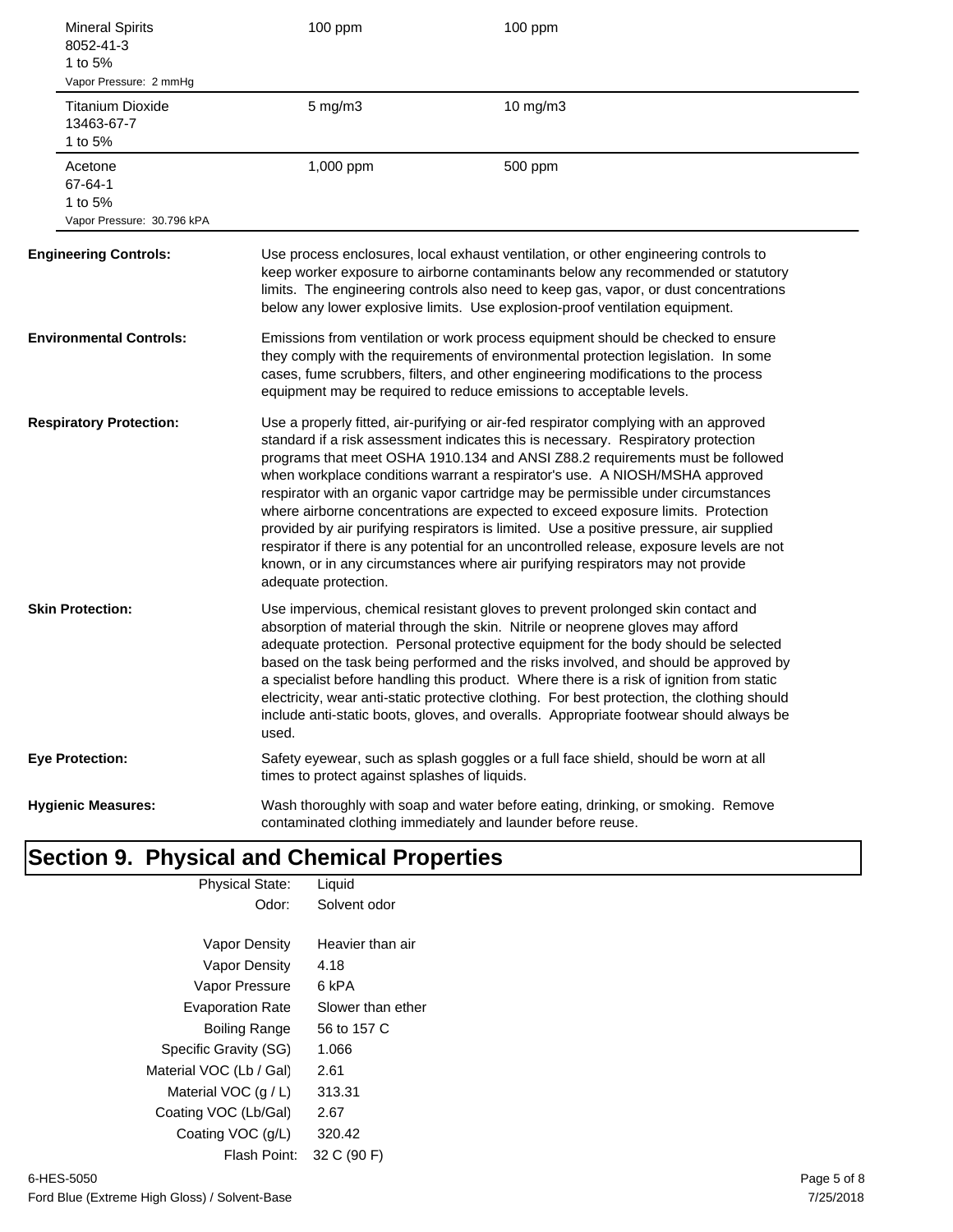Autoignition: Will not occur LEL: 1.0 % UEL: 12.8 % Partition Coefficient, Not available n-octanol/water: Auto-ignition temperature: Not available

## **Section 10. Stability and Reactivity**

| <b>Conditions to Avoid:</b>      | Avoid temperatures above 120 degrees Fahrenheit. Avoid all possible sources of<br>ignition. Do not pressurize, cut, weld, braze, drill, or expose containers to heat. Do not<br>allow vapor to accumulate in low or confined areas. Avoid contact with strong acid and<br>strong bases. |
|----------------------------------|-----------------------------------------------------------------------------------------------------------------------------------------------------------------------------------------------------------------------------------------------------------------------------------------|
| Incompatibility:                 | Incompatible with strong oxidizing agents.                                                                                                                                                                                                                                              |
| <b>Hazardous Decomposition:</b>  | By open flame, carbon monoxide and carbon dioxide. When heated to decomposition,<br>product emits acrid smoke and irritating fumes. Contains solvents which may form<br>carbon monoxide, carbon dioxide, and formaldehyde.                                                              |
| <b>Hazardous Polymerization:</b> | Will not occur under normal conditions.                                                                                                                                                                                                                                                 |
| Stability:                       | The product is stable.                                                                                                                                                                                                                                                                  |

## **Section 11. Toxicological Information**

| <b>Effects of Over-Exposure</b> |                                                                                                                                                                                                                                                                                                                                                                                                                                                                                                                                                                                                                                                                                                                                                                                                                                                                                                                                                                                                                                                                                                                                                                                                                                                                                                                                                                                                                                                                                                                                                                                                                                                                            |
|---------------------------------|----------------------------------------------------------------------------------------------------------------------------------------------------------------------------------------------------------------------------------------------------------------------------------------------------------------------------------------------------------------------------------------------------------------------------------------------------------------------------------------------------------------------------------------------------------------------------------------------------------------------------------------------------------------------------------------------------------------------------------------------------------------------------------------------------------------------------------------------------------------------------------------------------------------------------------------------------------------------------------------------------------------------------------------------------------------------------------------------------------------------------------------------------------------------------------------------------------------------------------------------------------------------------------------------------------------------------------------------------------------------------------------------------------------------------------------------------------------------------------------------------------------------------------------------------------------------------------------------------------------------------------------------------------------------------|
| <b>Eye Contact:</b>             | Causes serious eye irritation.                                                                                                                                                                                                                                                                                                                                                                                                                                                                                                                                                                                                                                                                                                                                                                                                                                                                                                                                                                                                                                                                                                                                                                                                                                                                                                                                                                                                                                                                                                                                                                                                                                             |
| <b>Skin Contact:</b>            | Prolonged or repeated skin contact may cause irritation. Allergic reactions are<br>possible.                                                                                                                                                                                                                                                                                                                                                                                                                                                                                                                                                                                                                                                                                                                                                                                                                                                                                                                                                                                                                                                                                                                                                                                                                                                                                                                                                                                                                                                                                                                                                                               |
| Inhalation:                     | Harmful if inhaled. High gas, vapor, mist, or dust concentrations may be harmful if<br>inhaled. Avoid breathing fumes, spray, vapors, or mist. May cause headaches and<br>dizziness. High vapor concentrations are irritating to the eyes, nose, throat, and lungs.<br>Prolonged or excessive inhalation may cause respiratory tract irritation.                                                                                                                                                                                                                                                                                                                                                                                                                                                                                                                                                                                                                                                                                                                                                                                                                                                                                                                                                                                                                                                                                                                                                                                                                                                                                                                           |
| Ingestion:                      | Harmful or fatal if swallowed. Aspiration hazard if swallowed; can enter lungs and<br>cause damage.                                                                                                                                                                                                                                                                                                                                                                                                                                                                                                                                                                                                                                                                                                                                                                                                                                                                                                                                                                                                                                                                                                                                                                                                                                                                                                                                                                                                                                                                                                                                                                        |
| <b>Chronic Hazards:</b>         | High concentrations may lead to central nervous system effects (drowsiness,<br>dizziness, nausea, headaches, paralysis, burred vision) and damage. Reports have<br>associated repeated and prolonged occupational overexposure to solvents with<br>permanent brain and nervous system damage. Contains carbon black pigment.<br>Chronic inflammation, lung fibrosis, and lung tumors have been observed in<br>experimental tests involving rats exposed to excessive concentrations of carbon black<br>and several insoluble dust particles for long periods of time. Tumors have not been<br>observed in other species under similar circumstances. Epidemiological studies of<br>North American workers show no evidence of clinically significant negative health<br>effects from occupational exposure to carbon black. Carbon black is listed as a Group<br>2B - Possibly Carcinogenic to Humans, by IARC and is proposed to be listed as A4 -<br>Not Classified as a Human Carcinogen by the American Conference of Governmental<br>Industrial Hygienists. Significant exposure is unlikely during typical application of this<br>product by roller or brush. Risk of overexposure depends on the duration and level of<br>exposure to dust from such processes as repeated sanding of dried surfaces, or<br>inhalation of spray mist, and the actual concentration of carbon black in the product<br>formula.<br>Product contains titanium dioxide, which is listed as a Group 2B - Possibly<br>Carcinogenic to Humans by IARC. No significant exposure to titanium dioxide is<br>anticipated while using this product, in which titanium dioxide is bound to other |
|                                 | materials including resin and other pigments, during brush or rolling application.<br>Overexposure risks depend on duration and level of exposure to dust, such as from<br>repeated sanding of this product's dried film, or inhalation of spray mist, and the actual<br>concentration of titanium dioxide in the product formula. For additional information,                                                                                                                                                                                                                                                                                                                                                                                                                                                                                                                                                                                                                                                                                                                                                                                                                                                                                                                                                                                                                                                                                                                                                                                                                                                                                                             |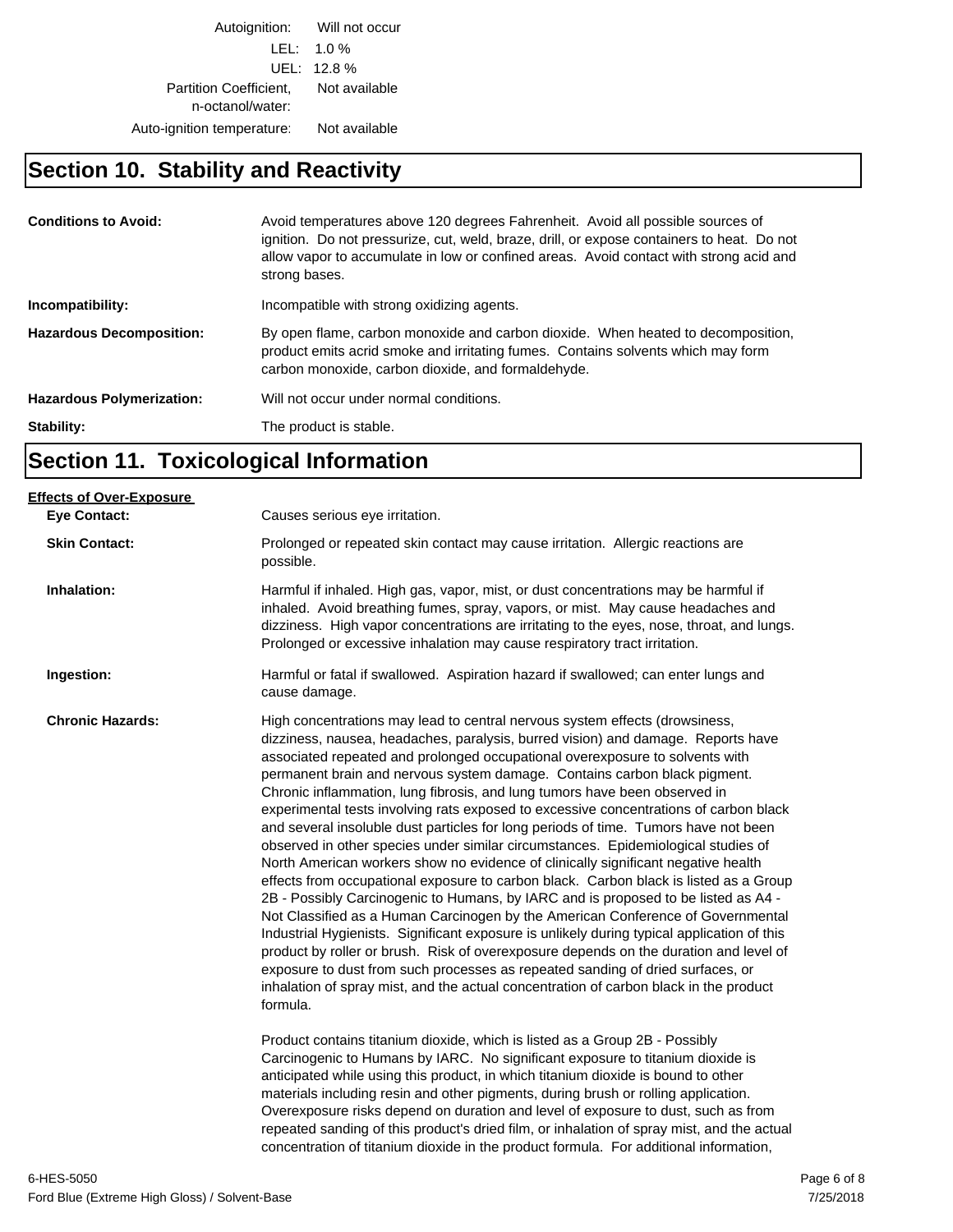refer to IARC Monograph, Volume 93, 2010. **Primary Routes of Entry:** Eye contact, ingestion, inhalation, absorption through the skin, skin contact.

Acute Toxicity Values: **Acute effects of this product have not been tested.** Available data on individual components, if any, will be listed below.

### **Section 12. Ecological Information**

**Ecological Information:** Product is a mixture of listed components.

#### **Section 13. Disposal Information**

#### **Disposal Considerations:** The generation of waste should be avoided or minimized wherever possible. Disposal of this product, solutions, and any by-products should at all times comply with relevant environmental protection regulations and waste disposal regulations, in addition to any local or regional restrictions which may be in effect. Surplus and non-recyclable products should be disposed of via a licensed waste disposal contractor. Waste should not be disposed of untreated to the sewer unless fully compliant with the requirements of all authorities with jurisdiction. Waste packaging should be recycled whenever possible. Incineration or landfill should only be considered when recycling is not feasible. Take care when handling empty containers as they may retain some residual product. Vapor from residue may create a flammable or explosive atmosphere within the used container. Do not expose empty containers to heat or sparks, and do not weld, cut, or grind used containers unless they have been thoroughly cleaned. Avoid contact of spilled material with soil, waterways, drains, and sewer systems.

#### **Section 14. Transport Information**

|                          | Domestic (US DOT) | <b>International (IMDG)</b> | Air (IATA) | <b>Canada (TDG)</b> |
|--------------------------|-------------------|-----------------------------|------------|---------------------|
| <b>UN Number:</b>        | 1263              | 1263                        | 1263       | 1263                |
| <b>UN Shipping Name:</b> | Paint             | Paint                       | Paint      | Paint               |
| <b>Hazard Class:</b>     | 3                 | 3                           | 3          | 3                   |
| <b>Packing Group:</b>    | Ш                 | Ш                           |            |                     |
| <b>Limited Quantity:</b> | Yes               | Yes                         | Yes        | Yes                 |

**Special Considerations:** The presence of a shipping description for a particular mode of transport does not indicate that the product is packaged suitably for that mode of transport. All packaging should be reviewed for suitability prior to shipment, so that compliance with applicable regulations can be ensured. Compliance with all applicable regulations is the sole responsibility of the person offering the product for transport. Persons loading and unloading dangerous goods should be trained in all the risks associated with the substances at hand, and on all actions to be taken in case of an emergency situation.

#### **Section 15. Regulatory Information**

| <b>U.S. Federal Regulations</b><br><b>CERCLA - SARA Hazard</b><br>Category: | This product has been reviewed according to the EPA hazard categories promulgated by<br>Sections 311 and 312 of the Superfund Amendment and Reauthorization Act of 1986,<br>known as SARA Title III, and is considered to meet the following categories under<br>applicable conditions: |
|-----------------------------------------------------------------------------|-----------------------------------------------------------------------------------------------------------------------------------------------------------------------------------------------------------------------------------------------------------------------------------------|
|                                                                             | Fire Hazard, Acute Health Hazard, Chronic Health Hazard                                                                                                                                                                                                                                 |
| <b>SARA Section 313:</b>                                                    | This product contains the following substances subject to the reporting requirements of<br>Section 313 of Title III of the Superfund Amendment and Reauthorization Act of 1986 as<br>well as 40 CFR Section 372:                                                                        |